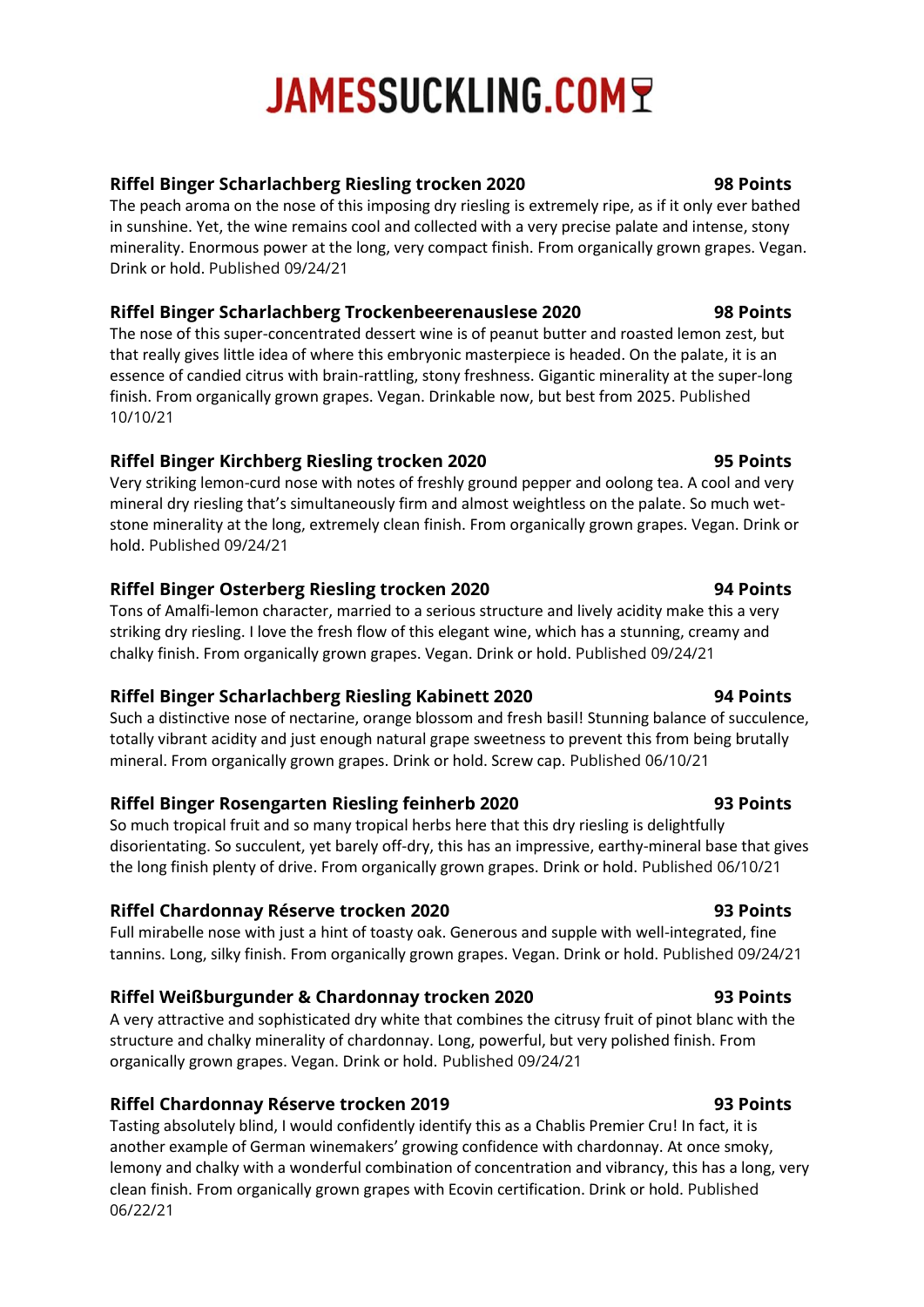# **JAMESSUCKLING.COMT**

### **Riffel Binger Riesling Quarzit trocken 2020 93 Points**

Although this has good ripeness, intense citrus zest and peachy fruit, it also has a cool personality and underplayed power. The minerality is very forthright and accentuated by a positive hint of bitterness that gives the long, stony finish an extra kick. From organically grown grapes. Drink or hold. Screw cap. Published 09/24/21

### **Riffel Silvaner Réserve trocken 2020 92 Points**

There's a complex interplay of funk and ripe mirabelle on the nose. Then comes the supple but structured, medium-bodied palate that has a very attractive harmony. Good depth at the supple finish. Bottled unfiltered. From organically grown grapes. Vegan. Drink or hold. Published 09/24/21

### **Riffel Riesling Sekt Zero Dosage NV 92 Points**

The ripe and bright peachy nose pulls you into this elegant and polished sparkling riesling. Excellent structure and plenty of herbal notes at the long, clean finish. From organically grown grapes. Vegan. Drink now. Published 09/24/21

### **[Riffel Riesling trocken 2020](https://www.jamessuckling.com/tasting-notes/138027/riffel-riesling-rheinhessen-scharlachberg-trocken-2019) 91 Points**

Pretty serious stuff for this humble category with plenty of structure and still some smoky character. This is for those who seek minerality rather than a fruit bomb. I love the cool finish with its pronounced wet-stone character. From organically grown grapes. Drink or hold. Screw cap. Published 06/10/21

### **Riffel Binger Pinot Noir Rosé trocken 2020 91 Points**

A very attractive, medium-bodied dry rosé with delicate floral and red-fruit aromas. Some real elegance here, the lively acidity pushing the cool and bright finish a long way out there. Nice, salty touch that makes this stand out of the crowd. From organically grown grapes with Ecovin certification. Drink now. Screw cap. Published 06/22/21

### **Riffel Scheurebe & Sauvignon Blanc trocken 2020 90 Points**

Why be serious if this aromatic and expressive dry white is in your glass? Tons of grapefruit and cassis here, but also flint and smoke notes, the medium-bodied palate frankly refreshing. Very bright, citrus and flint finish. From organically grown grapes with Ecovin certifcation. Drink now. Screw cap. Published 06/22/21

### **Riffel Silvaner trocken 2020 90 Points**

The spritziness and lemony freshness of this dry silvaner gives it an unusually lively personality for this grape, which is famous for roundness. Medium-bodied with a precisely balanced palate, the finish crisp and refreshing. Good length, too! From organically grown grapes with Ecovin certification. Drink now. Screw cap. Published 06/22/21

### **Riffel Bubenstück Pinot Noir Réserve trocken 2019 89 Points**

I like the serious tannin structure of this youthful, medium-bodied pinot noir. Nice red-berry aromas with a touch of watermelon. Plenty of drive from the moderately dry tannins and lively acidity. Falls a bit flat at the finish. From organically grown grapes with Ecovin certification. Drink or hold. Published 06/22/21

### **Riffel Rosé trocken 2020 89 Points**

A very fresh dry rosé with delicate strawberry fruit. Sleek and spritzy with very crisp acidity. From organically grown grapes with Ecovin certification. Drink now. Screw cap. Published 06/22/21